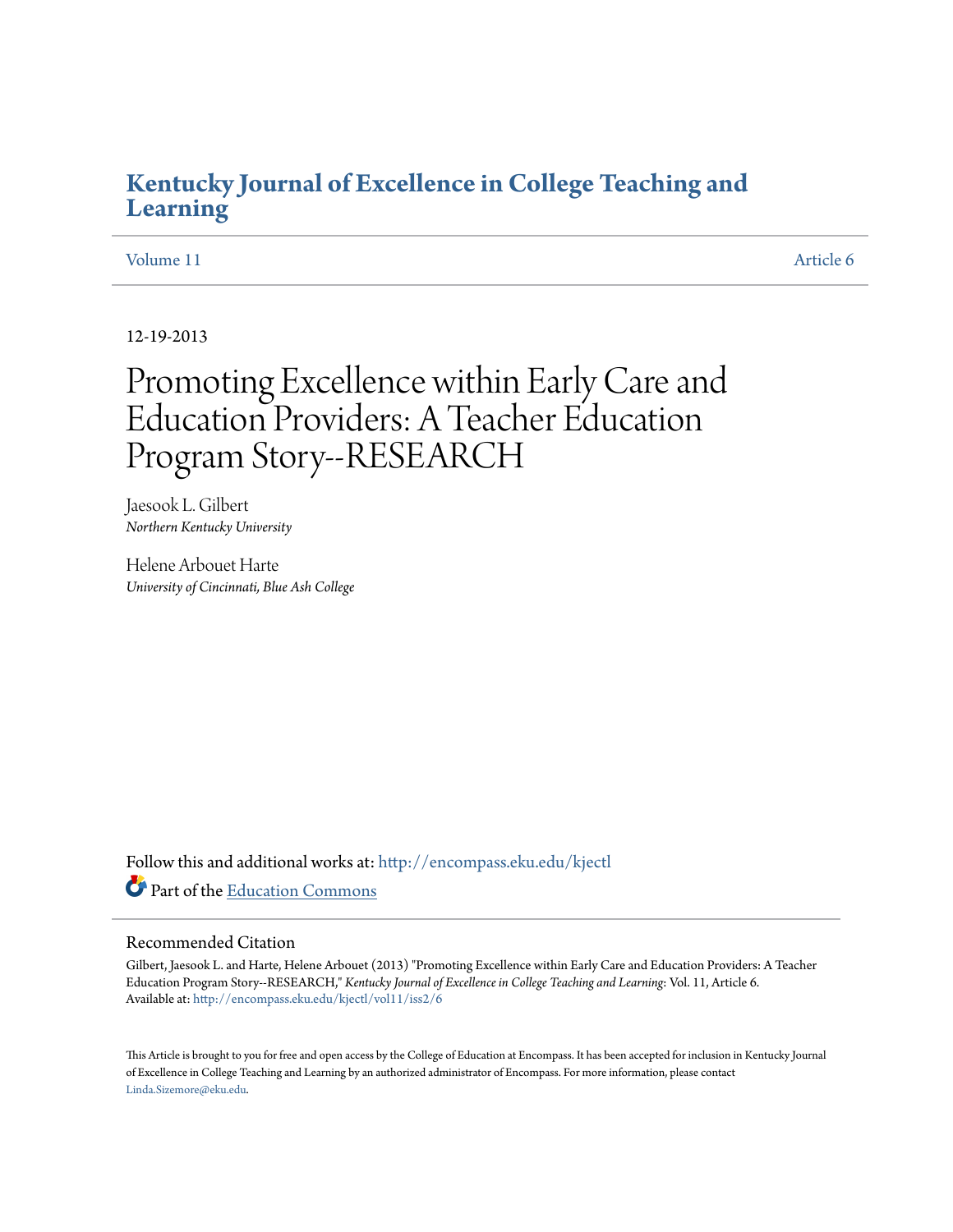Kentucky Journal of Excellence in College Teaching and Learning 56

# **Promoting Excellence within Early Care and Education Providers: A Teacher Education Program Story** *RESEARCH*

Jaesook L. Gilbert, Northern Kentucky University Helene Arbouet Harte, University of Cincinnati, Blue Ash College

# **Abstract**

This paper shares the process and experience of a university community partnership to improve the quality of care and education in the region by enhancing teachers' early childhood knowledge. A hybrid course for both university students and childcare providers, The Academy for Early Childhood Excellence sought to provide intense and supportive professional development for early care and education providers as well as access and an introduction to the university setting. The hybrid format necessitated some level of competence with technology and more emphasis on writing as a mode of communication. Some of the Academy participants, especially the more experienced and older providers, were not as comfortable with different computer software needed to open information provided or to complete the assignments through the Blackboard system. For some participants, navigating the online sessions was a bit difficult and they had to seek assistance from others about how and where to go on the Bb site for their postings. Participants reported increased reflection and intentionality in practices. Challenges included navigation of and access to technology as well as lack of university orientation for the transition to the university setting after the course ended. The paper ends with recommendations for higher education institutions thinking about offering professional development courses.

**Keywords**: promoting excellence, early care, education providers, teacher education

Burchinal, Cryer, Clifford, and Howes (2002) found that teachers with more formal education or training displayed more sensitivity when interacting with young children. Teachers with more education also created and maintained classroom environments that reflect children's developmental levels and engaged in activities that promote children's creativity, language development, and complex play (Eunice Kennedy Shriver National Institute of Child Health and Human Development, NIH, DHHS, 2006). Vu, Jeon and Howes (2008) add additional support to prior research by asserting that the quality level of the early childhood classrooms depended on teachers' education level, ongoing professional development and positive support of the program directors. Vu, Jeon and Howes (2008) further state that teachers with bachelor's degrees in child care and Head Start programs provided "feedback for student learning and creat[ed] classrooms high in sensitive teacher-child interactions and classroom materials" (p. 500) as

compared to less educated teachers in these settings.

Hestenes, Cassidy, Shim, and Hedge (2008) observed teachers with more education engaging in more appropriate teacher-child interactions with all children in inclusive preschool classrooms. In a comparison study of inclusive and noninclusive classrooms, the higher education levels and more education positively affected "the language and literacy environments" (Grisham-Brown, Cox, Gravil, & Missall, 2010, p. 34). Chung, Marvin, and Churchill (2005) found the importance of a specific degree, as opposed to just more education, in teachers as a critical factor in facilitating quality when they observed teachers with early childhood education or child development baccalaureate degrees being more competent in establishing positive interactions with children.

The review of the literature demonstrates that early childhood teachers with higher levels of education engage in more developmentally appropriate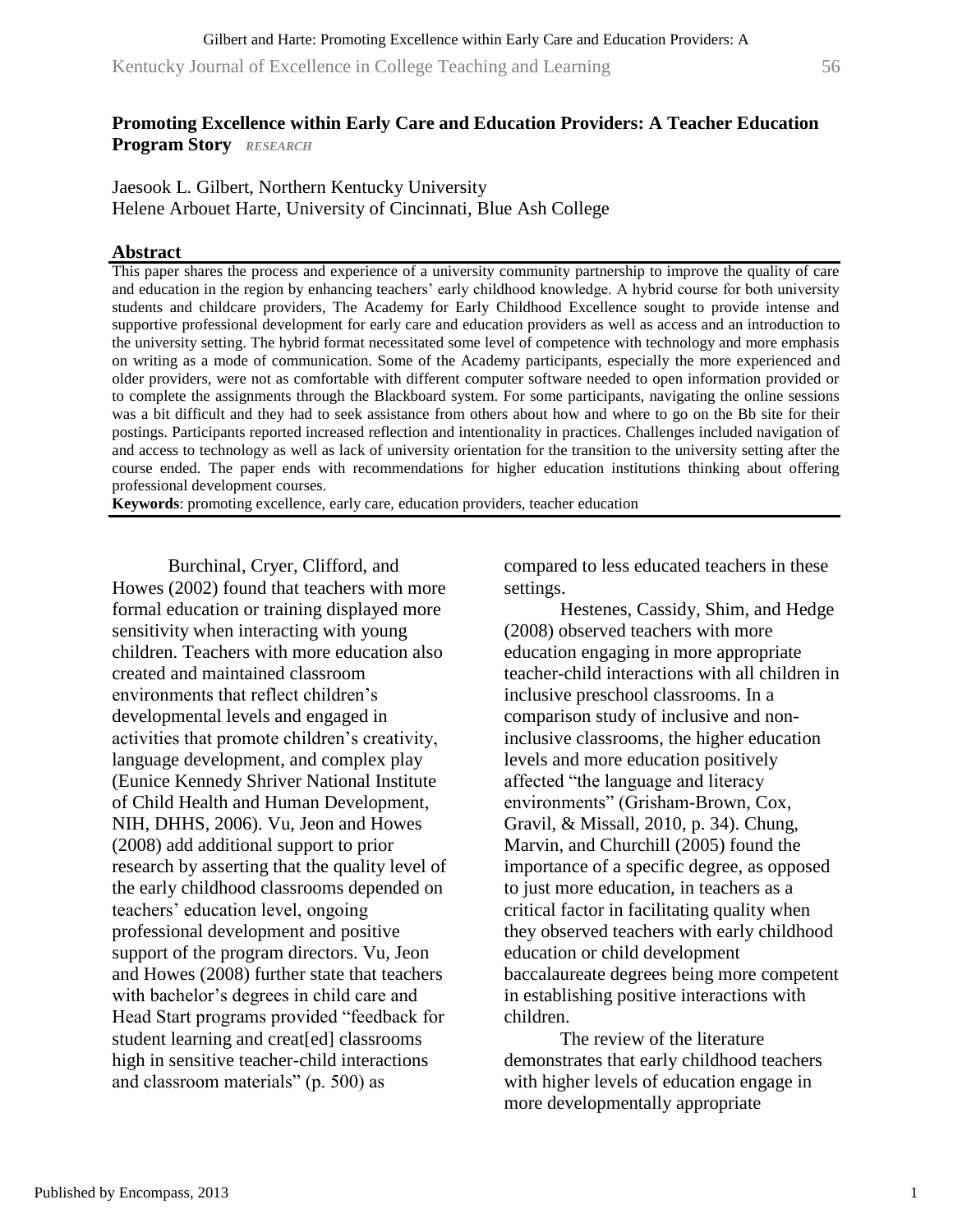interactions. As a response, the early care and education profession is striving to increase the level of education. The National Association for Education of Young Children (NAEYC), one of the largest early childhood professional organizations, increased the educational requirements for childcare teachers and administrators for its national accreditation for childcare. The latest requirement consists of at least 75% of the lead teachers working on an associate's degree or higher, while the program administrator possesses a bachelor's degree with a minimum of 24 credit hours of specialized coursework in early childhood education, child development, elementary education or early childhood special education and at least nine hours in administration, leadership or management (NAEYC, 2007). The federal Head Start program also raised its expectations for lead teachers' educational level to a bachelor's degree in Early Childhood Education or Child Development by 2013 for at least 50% of all Head Start lead teachers (Improving Head Start for School Readiness Act of 2007).

The problem is that many early care and education practitioners still need to obtain their degrees. Currently, only 13 to 21 percent of the child care workforce have a bachelor's degree or higher (Marato & Brandon, 2012, as cited in Rhodes & Huston, 2012) and 57 percent of Head Start lead teachers possess bachelor or higher degrees (Schmit, 2012). The challenge for teacher preparation programs is to ascertain variables that will encourage practitioners to take college courses in their pursuit of baccalaureate degrees. The authors, who are early childhood education program faculty, set out to address this gap in providers' knowledge in the region through the creation of an Academy for Early Childhood Excellence—a pilot program at a four-year institution targeting the education level of

licensed childcare and Head Start program teachers. This paper focuses on the implementation process, results, and implications for future directions for universities in supporting practitioners' professional development efforts.

# **The Academy for Early Childhood Excellence**

The existence of the Academy for Early Childhood Excellence (referred to as the Academy) became possible due to the commitment from the university and community partners. One year prior to the implementation of the Academy, the university sent out a call for proposals for internal grant projects that involved university-community partnerships. The authors approached two agencies about the grant and obtained their support: the local child care resource and referral (CCR&R) agency, which provides professional development, coaching and technical assistance related to child care licensing issues to early care and education providers; and the regional training center (RTC), which provides training and technical assistance for state-funded preschools in public school districts in Kentucky. The next step was to find out about educational needs for the child care and education workforce in the region from the CCR&R and the local Head Start program. Afterwards, the Academy was born. In addition, the CCR&R sent flyers about the Academy to all providers in the area and provided their conference room for the Academy face-toface sessions. The RTC provided technical assistance and materials for the Academy. These partnerships allowed the university to introduce college coursework to the practitioners in a familiar community setting.

**Goals**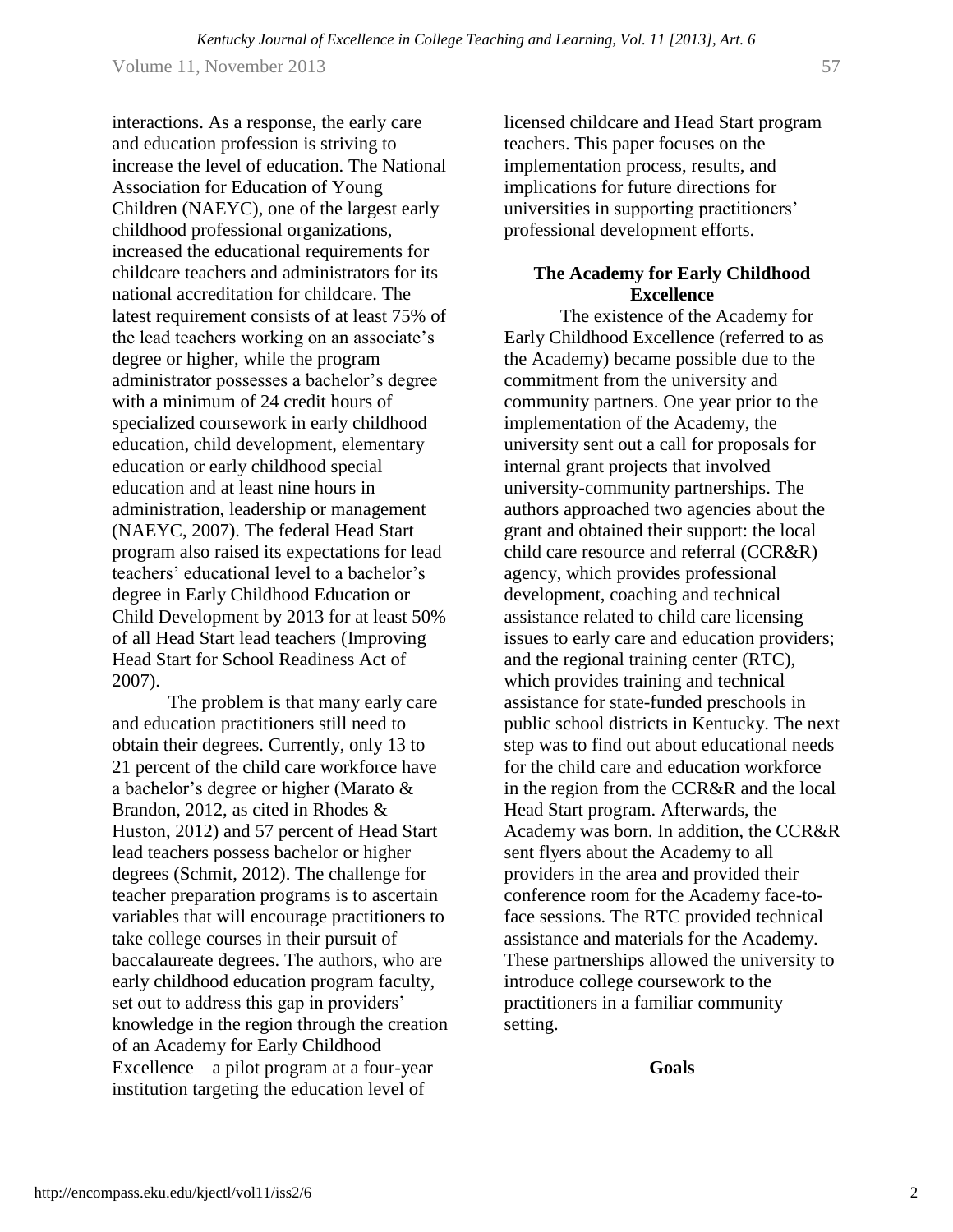The primary goal of the Academy was to increase the early childhood education knowledge of teachers in licensed early care and education programs in the region. The specific objective was to provide one 3-credit hour course that focused on developmentally appropriate curriculum, activities, and interactions. A secondary objective of the Academy was to provide the participants an option, as well as to encourage them to use the 3-credit hour course to begin working towards a four-year degree in early childhood education at the university.

#### **Participants**

More than 40 early care and education providers called to inquire about the Academy, and 11 came to an informational/orientation meeting. However, only eight providers registered for the Academy. Six participants were from the Head Start program, and two participants were from community child care programs. Two of the eight participants were administrators. All of the participants were females, and they ranged in age from late 20s to mid-50s. All have been in the early childhood education field at least eight years. The maximum number of years in experience was over 20 years.

#### **Format**

In order to meet the primary objective of providing one 3-credit hour course that focused on developmentally appropriate curriculum, activities, and interactions, the authors chose a semesterlong, undergraduate-level course on preschool programming for the Academy. This existing course was re-formatted as a hybrid course, however, using a combination of face-to-face and online (i.e., Blackboard course management system) components. Additionally, the student population of this course consisted of a mix

of the Academy participants and current early childhood education (ECE) major students at the university.

The Academy consisted of five faceto-face sessions. In between the face-to-face meetings, students engaged in online conversations with their designated team members. Each online team consisted of a minimum of one Academy participant, if not two, and one university ECE major student. The face-to-face session duration was three hours, and these sessions took place at the CCR&R conference room, a location that was already familiar to the Academy participants. Typically, there were two or three weeks of online sessions between each of the face-to-face sessions. Material for each class session, regardless of delivery format, was posted on the Blackboard system site using a folder system. Each folder was organized according to the class session date, and each folder contained content notes, questions and resources.

#### **Session Content**

The first session focused on the Academy participants getting to know each other and the university early childhood major students, as well as offering an orientation to the Blackboard (Bb) system. At this session, the Academy participants learned about the university Bb helpline phone number and the availability of peer assistance from the ECE major students (referred to as the ECE peer assistants) who volunteered to help the Academy participants with any Bb-related challenges. The Academy participants received the ECE peer assistants' contact information verbally during class so that Academy participants could access contact information through Bb after class. The contact information provided consisted of phone numbers with best time to call and e-mail addresses, which allowed Academy participants to choose the most comfortable option for them when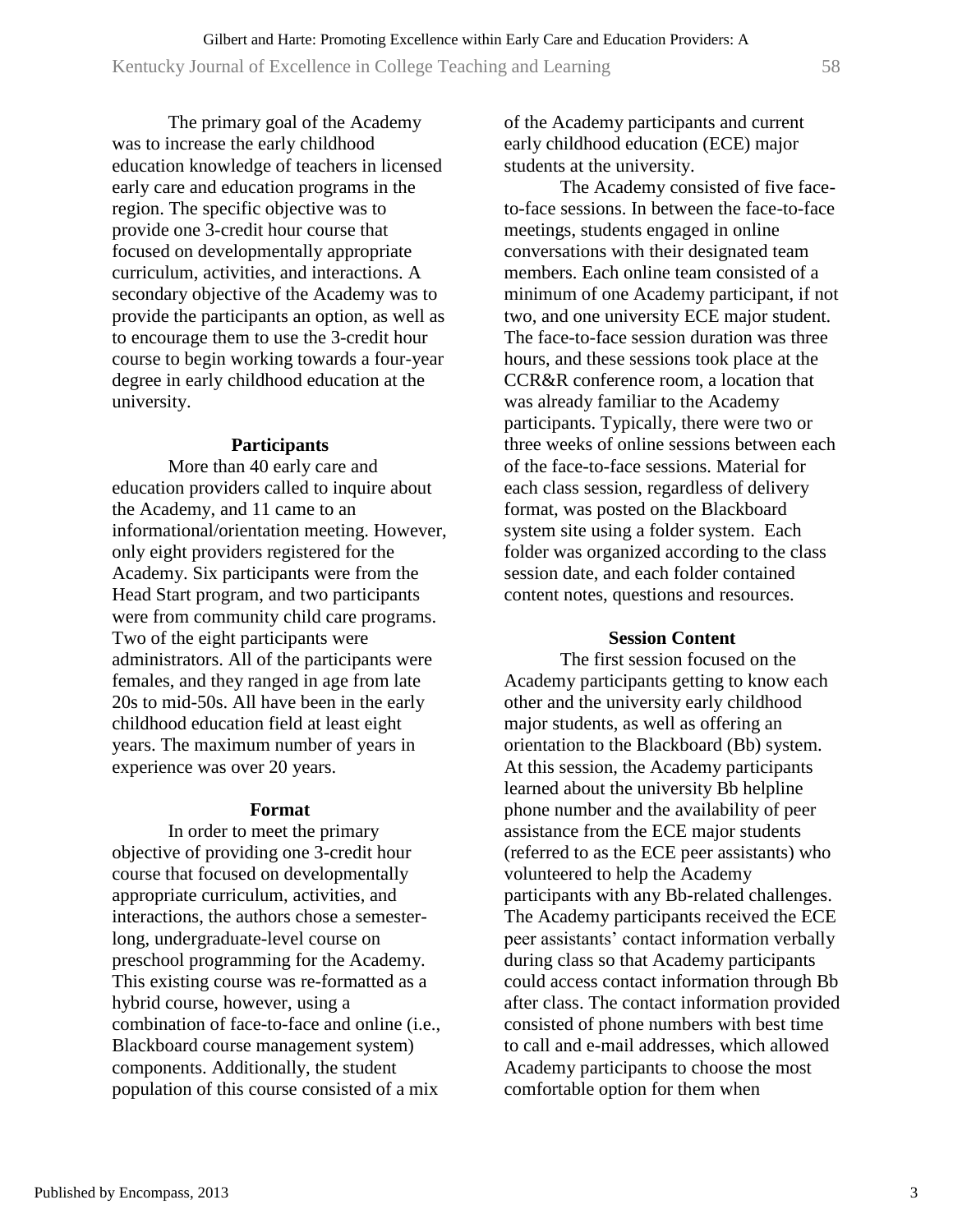http://encompass.eku.edu/kjectl/vol11/iss2/6

4

Volume 11, November 2013 59

contacting the ECE peer assistants about any Bb-related issues. The combined available hours of the four ECE peer assistants covered all seven days of the week as well as the majority of hours during the day and night.

The topics for the second, third, and fourth face-to-face sessions were child observation/assessment and classroom environment evaluation; language and literacy activities; and an overview of early childhood curricula, respectively. For the language and literacy session, an early childhood literacy specialist from a local library came and shared activities and materials (especially books), as well as explained services available to the community child care programs that are free and delivered onsite to child care programs. Additionally, the early childhood literacy specialist rectified misinformation that the community child care providers had in terms of available services and library policies. The combination of theoretical foundations, instruction for accessing local library supports and resources, and modeling of strategies and activities provided opportunities for participants to obtain a holistic picture of what to do in the classroom, why to engage in these practices, how to implement practices and where to find the resources for implementation.

The topic for the last (i.e., fifth) faceto-face session was development of an integrated lesson plan, the collaborative inclass group final. For this final, students had to develop an integrated lesson plan packet (based on the actual children the Academy participants and the ECE major students observed during the semester) as well as complete child assessment reports. The integrated lesson plan packet consisted of five components, which each group had the entire three hours to work on and turn in at the end of the session. The five components were: 1) description of one preschool

curriculum model group selected; 2) a weekly plan that reflects the selected curriculum model; 3) daily schedule; 4) lesson plan for one activity from the weekly lesson plan; and 5) a note or letter to families explaining the weekly plan as well as what supplemental activity families can do at home. The purpose of the integrated lesson plan packet was to facilitate application of content learned throughout the semester and to translate child assessment reports into intentional planning for preschool classroom.

For online sessions between face-toface sessions, the content information included PowerPoint slides of chapters, additional resources such as video clips of applicable topics in the assigned chapter(s), and external links to early childhood professional organizations. The expectations for Academy participants and ECE major students were to read the assigned chapter(s), view other online content for the appropriate week, and try one teaching strategy suggested in the chapter(s) followed by a response post on the Bb discussion board. The Bb discussion board was set up for each team so that only the members on the same team could access and react to the postings. Team members were to post their reactions to one of the "Questions for further thought" at the end of each chapter and describe the results of implementing one teaching strategy of their choice suggested within the assigned chapter by midnight Thursday. Afterwards, the other team members were required to post their comments to their group members' reflections by 9 PM Friday.

**Impact on the Academy Participants' Cognitive Increase**. With regard to the primary goal of the Academy, which was to increase the early childhood education knowledge of providers in licensed programs in the region, the Academy participants learned about being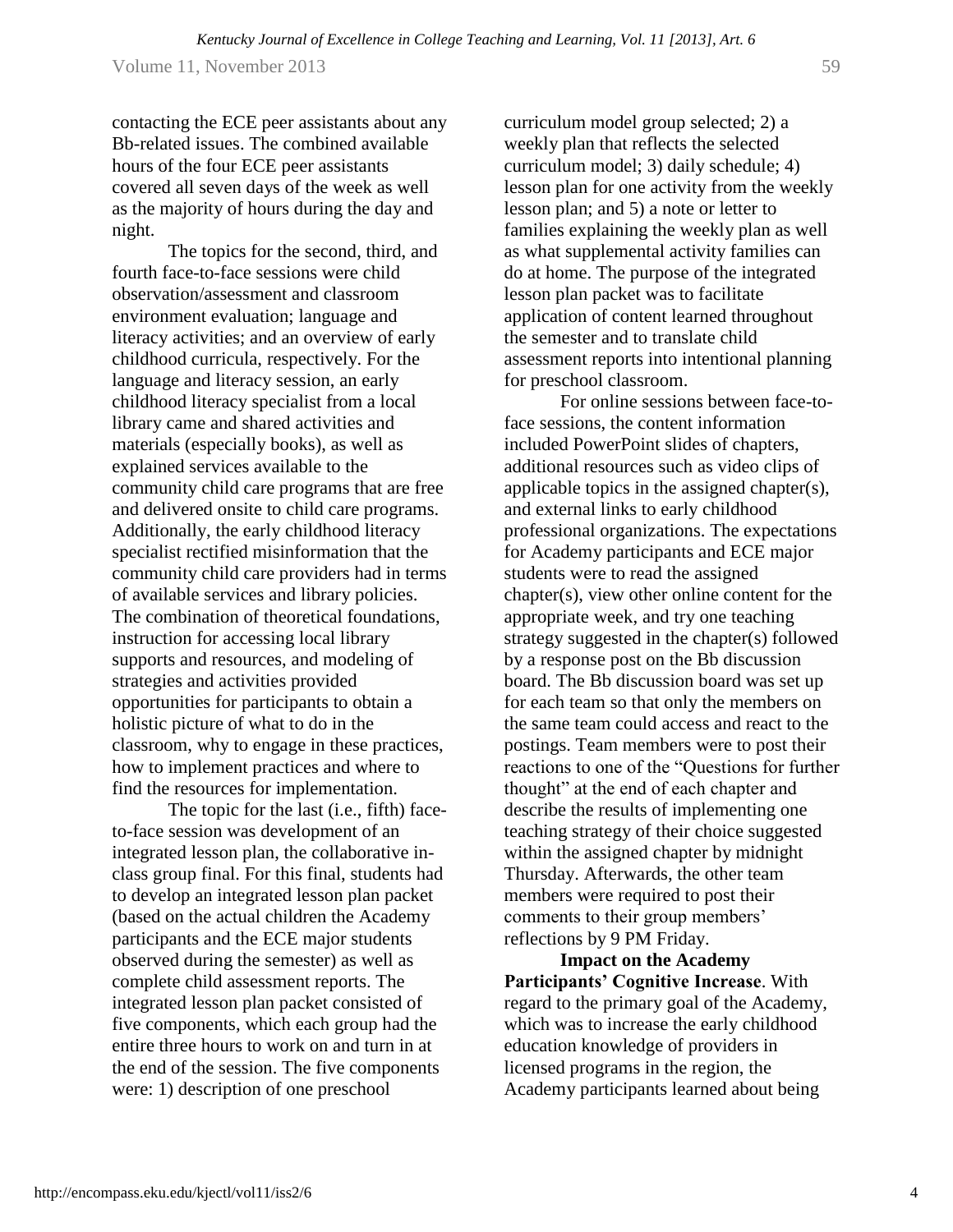Kentucky Journal of Excellence in College Teaching and Learning 60

intentional in their practice after completing the Academy. If the participants were classroom teachers, they learned to be more thoughtful and cognizant of their teaching practice as expressed by Jane (a pseudonym) in her final reflection below:

> *As a teacher that has been in the classroom for quite a few years, I think we sometimes fall into the habit of just doing things the same old way. Everything is pretty routine and comfortable so we often don't take the time to step back and take a new look at the things we are doing. Taking this class has helped me to be more aware of the things I am doing in the classroom. Even though I usually have a new group of children each year, I should not do everything the same. I have started to look at my lesson plans differently. Instead of doing a new theme every week, I have started looking at taking longer and expand[ing] on what I am doing with the children. The children I have are two and three years old and I feel they can grasp expanding certain themes. An example would be the theme of spring and planting. Instead of just planting some flower seeds with them, we have included making a graph of how long it takes for the seeds to come up and when we see the first signs of growth. Another area we are looking at is outdoor learning area. I am working along with the teacher of our three and four year olds and we are planning on expanding some of the areas we have outside. One plan we have is to bring more of our art activities outside. We are also working on our dramatic play area to do some different areas such as a store or post office. I have looked at my art area a little differently, and I*

# *am having more things on the shelf that are left out most of the time. I have more markers and some water colors that the children use very independently.*

As Jane described above, she realized how important it is to be more purposeful with her teaching in order to avoid becoming complacent. Jane noticed her habit of "doing things the same old way" even though she has a new group of children each year. Jane also began to examine her practice of "doing a new theme every week" and observed that she needed to allow her children more access to materials and different types of topics as well as time for processing information. She stated that she is having "more things on the shelf that are left out most of the time" and "more markers and water colors that the children use very independently" in her classroom. Another change Jane implemented in her classroom through the Academy is "taking longer and expand[ing]" on what she and her children are learning about so that the experience becomes an educational, not just fun, activity. Jane talked about making a graph of the life of a seed based on observations of the seeds she and her students planted, thereby incorporating science and math into the activity. She indicated not only increased intentionality, but also the integration of curriculum areas in meaningful ways, with the children actively engaged in the learning process.

**Increased Sensitivity to Children**. Another theme that emerged from the Academy participants who are classroom teachers is the notion of becoming more child-focused and less teacher-guided, which Jane already alluded to above when she discussed allowing children more access. Below is Sara's (a pseudonym) rendition of her evolution in becoming more sensitive to her children: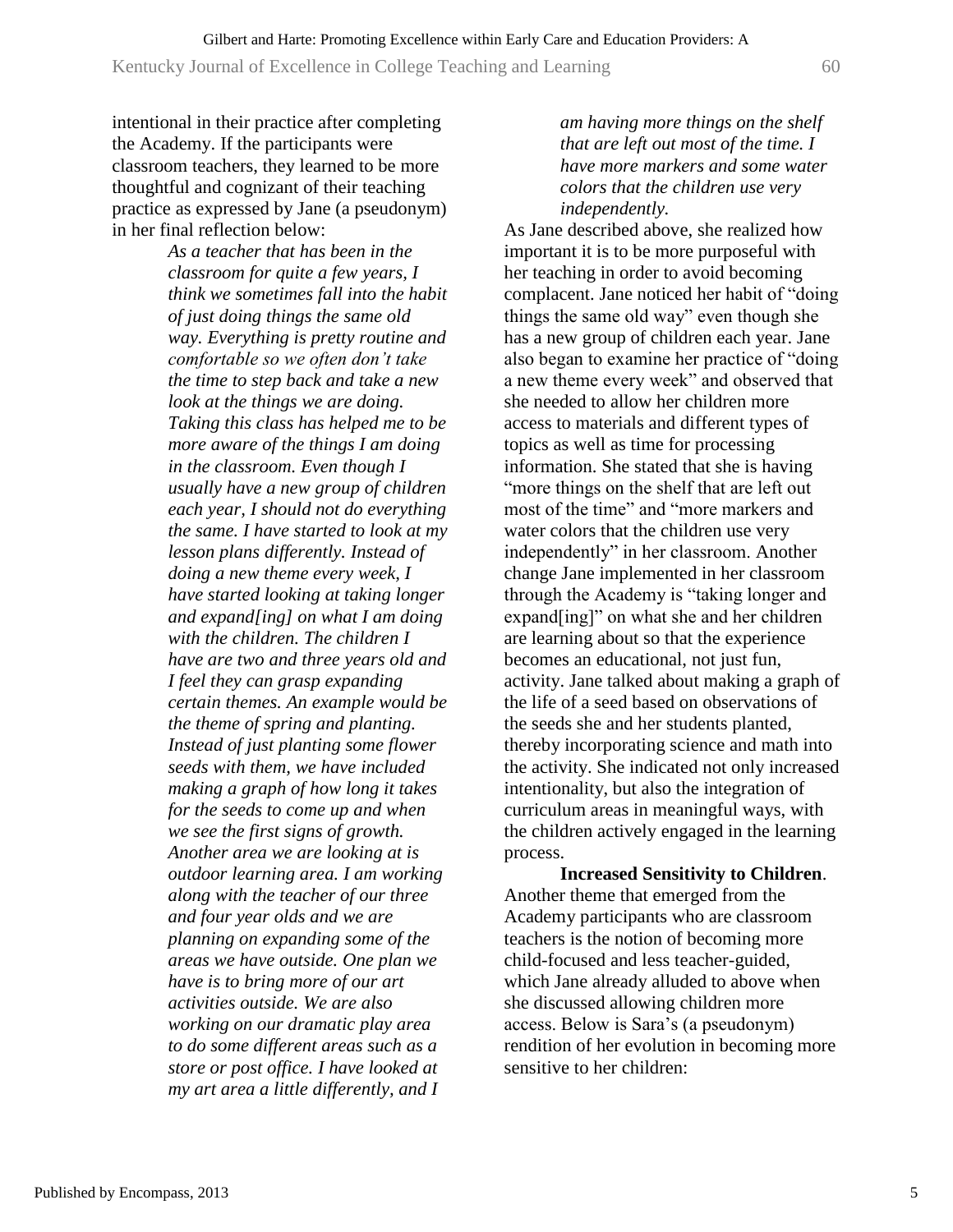Volume 11, November 2013  $\qquad \qquad \qquad$  61

*I have taken look at how I run my classroom, and there were some things that need[ed] to change. I did a lot of adult guided experiences with the children. As the school year pressed on, I began to try more of a child guided approach along with the adult guided experiences. [I found that] the children that we deal with on a daily basis are smarter than they seem. They have taught me a few things along with learning something themselves.*

Sara's realization that her children were more capable than she perceived and that they could teach her as well was only possible when Sara began to provide more opportunities for children to lead the activity rather than always guiding the experience herself.

Nancy (a pseudonym) talked about her intention to facilitate her children's ability to become more independent and own problem solvers instead of always relying on the adults' assistance:

> *I will continue to become a better intentional teacher by listening more, giving and using words to the children they may not know to help them solve their own conflicts without aggression. I will be giving them more opportunities to become more independent and creative in choices. By using more child-adult guidance instead of adult-child guidance, more opportunities will be open to the child's interest areas [and] work [children's interests] into themes along with the unites that we are required to provide.*

Thus, the impact of having attended the Academy for Nancy was the reminder to herself to continue sharing control of the classroom with her children by placing the word "child" first in the phrase "child-adult guidance instead of adult-child guidance."

**Increased Enthusiasm for Teaching**. The hybrid format of the Academy allowed for an increase in the participants' excitement for their teaching and growth in self-confidence as early care and education providers. The online sessions provided the Academy participants time to process the information, implement teaching strategies or activities they selected in their classrooms, and work on different required course assignments. The face-to-face sessions focused on specific training and skills needed to complete assignments (e.g., classroom environmental rating scale or different types of child observation) as well as to facilitate Academy participants' grasp of online materials or their practices through the invitation of guest speaker. Thus, combining online and face-to-face formats facilitated participants' capacity to connect the course information to practice; thus generating enthusiasm for teaching. As illustrated in one of her Bb postings below, Amy (a pseudonym) notes what happened when she tried out ideas shared by the speakers from the third face-to-face session on Language and Literacy:

> *The speaker from the library mentioned writing the words out to the songs we use every day in our circle time. I did this and I was amazed at how quickly the children picked up recognizing some of the words. It has been exciting to see my twos and three years olds in the dramatic play area with the clipboard and pencil making marks on the paper.*

Amy used "exciting" to describe her teaching experience with her children in her excerpt above, and she continued to grow in her enjoyment of teaching as demonstrated in her final reflection below:

> *I can honestly say that my group's response helped me to step back and focus on the little things. I started to*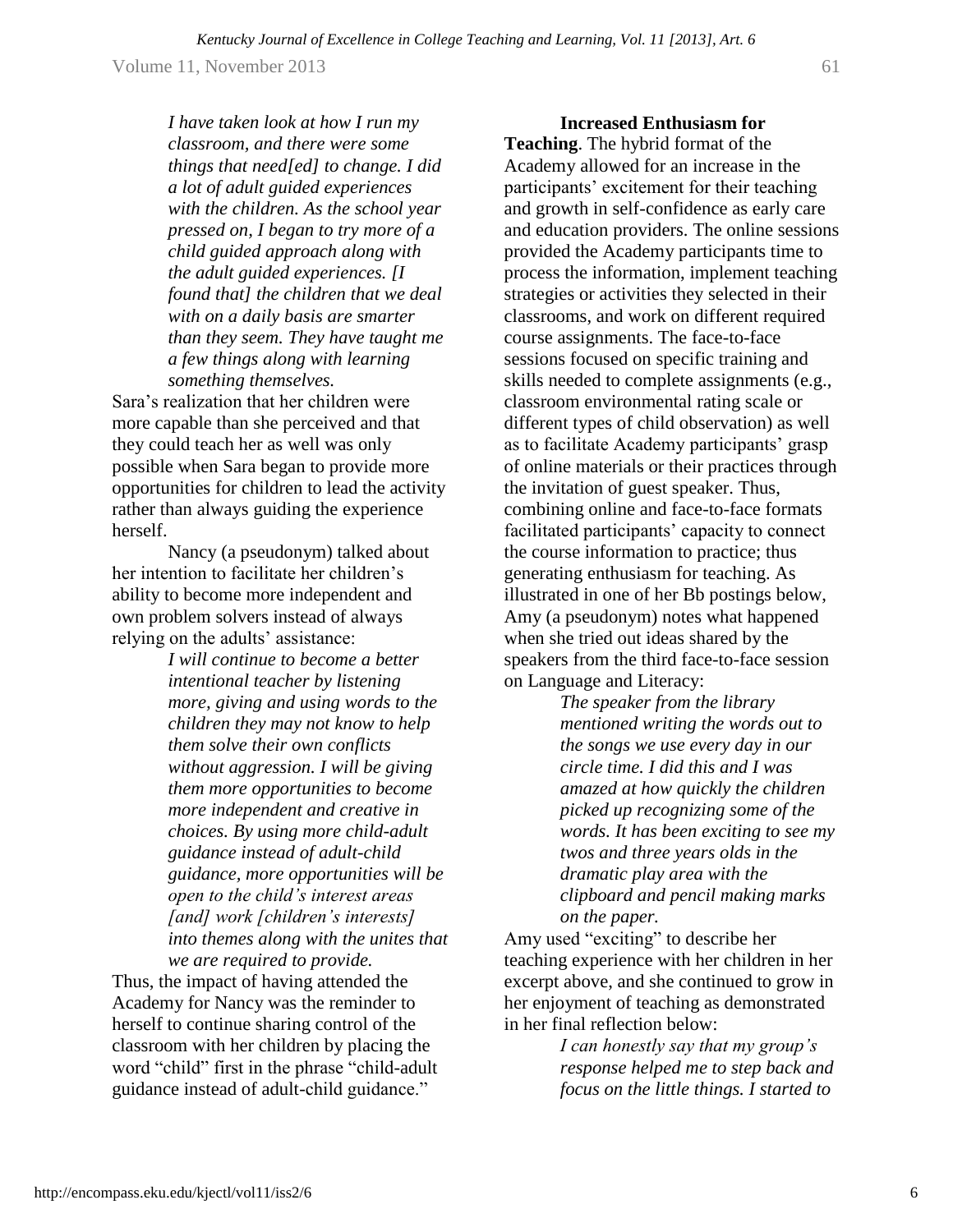Kentucky Journal of Excellence in College Teaching and Learning 62

*enjoy myself more and relay that experience to the children. My group's responses were positive and encouraging in nature and really bolstered my confidence in what I am doing.*

As Amy became aware of her strengths through her team members' comments during their team dialogue and exchanges, Amy began to have more fun as a teacher and have more fun with her classroom children. Thus, not only did Academy participants gain confidence in their competence as professionals from their teammates, they also experienced regeneration of professional enthusiasm and enjoyment as they fostered children's learning through active engagement and shared control.

**Creation of Learning Community**. Hill, Stremmel, and Fu (2005) assert that a teacher needs to engage in an inquiry of the self and the practice, while Epstein (2007) states that a teacher's purpose is to "play a vital educational role by creating supportive environments and using instructional strategies to advance children's thinking to the next level" (p. 2). The perspectives of Academy participants who were classroom teachers demonstrated how the Academy provided the impetus for an increase in their knowledge, which then led to positive changes within themselves and their classroom environments. For the two Academy participants who were Head Start administrators, the Academy provided an avenue to be reflective about practices they see at their centers and analyze what they can do to facilitate their teachers' continual professional growth. One of the issues both administrators responded to for their Bb weekly discussion board was the need for in-service opportunities for teachers. May (a pseudonym) was the first administrator to post her response:

*Training on setting up an effective classroom would be [what] I would highly recommend for the teaching staff. Year after year, they place the learning centers in the same areas because it is comfortable for them. It may have worked the year before, but now there are different children or the returning children have new interests. During the course of the school year, an in-service opportunity would be to have someone from outside the center come in and observe the classroom or interactions from the children and the staff on the usefulness of the set up. Change is good. There may be an area that is not being utilized to its fullest, but the staff does not see it because they are so used to the way the room is. You have to keep the classroom interesting or everyone gets in a stalemate.*

June (a pseudonym), the other administrator, responded to May with,

> *I agree with you about training for the teachers [on how] to support intentional teaching. Just like the class we are taking now, I feel that our teachers would benefit greatly from training just on this book - of course with a lot of hands on activities for support.*

May then posted,

*June - when summer planning time gets here, together we need to do some type of in-service with the teaching staff and utilize the rest of those already in this class. Together, I think the six of us could and would do a great service for the rest of the teaching staff. We may even be able to get some of the other ladies from this class to help out.*

Thus, the Academy became a means for participants to better connect with each other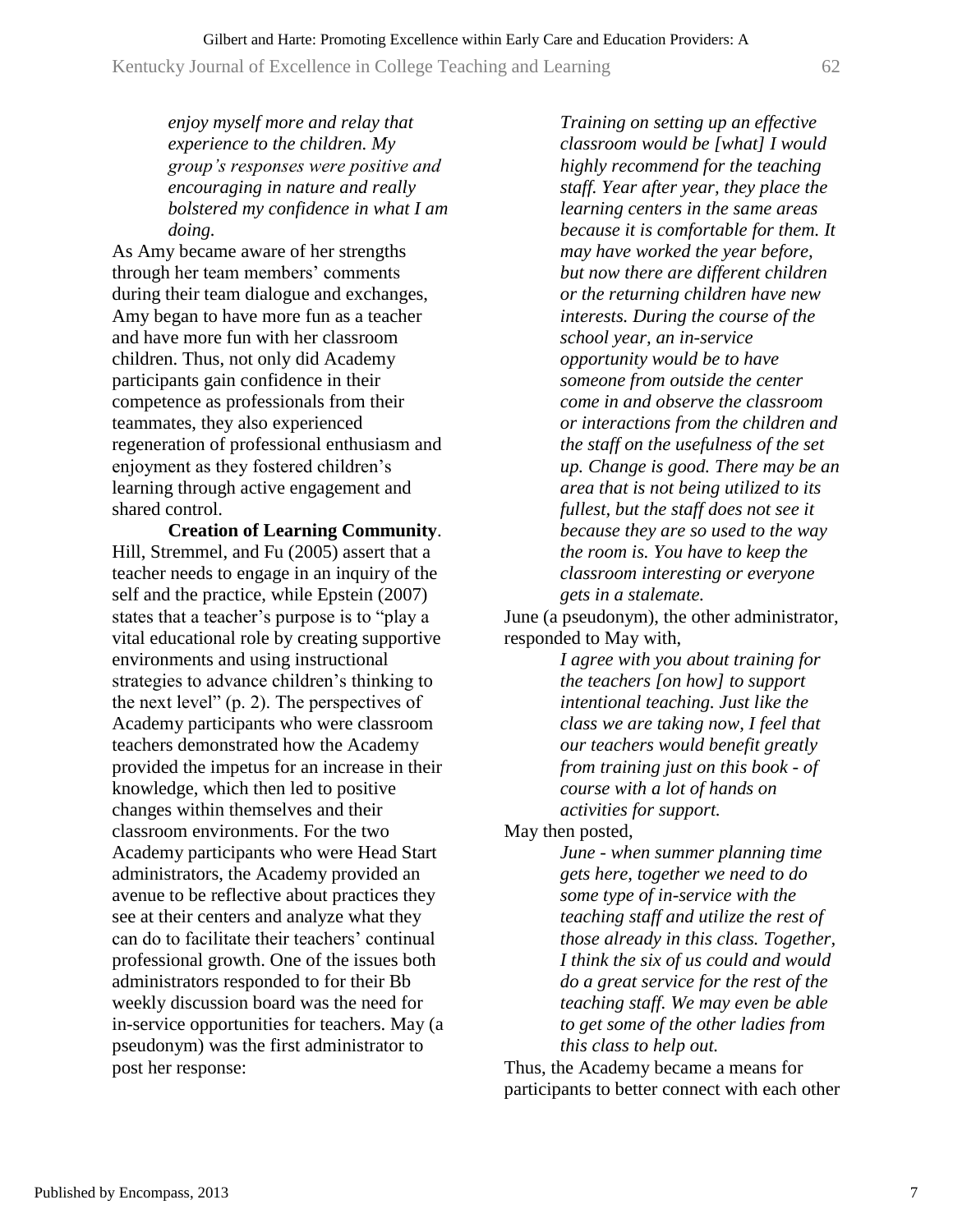Volume 11, November 2013 63

through regular dialogue and to develop inservice strategies for taking their staff knowledge and skills to "the next level" (Epstein, 2007, p. 2) through an analysis of what currently happens at their own centers. The Academy served as a professional learning community, allowing providers to reflect on as well as make changes to their professional practice.

#### **Discussion**

According to Fukkink and Lont (2007), specialized training can influence a teacher's disposition. Weber and Trauten (2008) also assert that training which is focused, thorough, and continued over time with opportunities for individualization is more likely to influence teacher behavior and influence program quality. The Academy for Early Childhood Excellence was such a training as it focused on the topic of developmentally appropriate curriculum, activities, and interactions through a semester-long, 3-credit hour course on preschool programming. The Academy also provided opportunities for peer mentoring through online team designation and online posting of reflections. The use of the hybrid format allowed for self-reflection as well as group inquiry process.

The Academy participants' perspectives from the prior section illustrated the positive impact of the Academy on the participants' beliefs and behavior. The classroom teacher participants became more purposeful and intentional in their teaching as they began to respect children's competencies, recognize children's individual needs, share control, respond to children's interests, and view the classroom as a space for respect and colearning. The center administrator participants became more reflective of current practices among their classroom teachers and the next steps needed to facilitate improvement within teachers and

their classroom environments. Additionally, four (two administrators, one Head Start teacher and one community child care program) of the eight Academy participants used the 3-credit hour course from the Academy towards their four-year degree in early childhood education at the university.

# **Conclusion**

Higher education overall is sometimes viewed as an isolated ivory tower, separate from and unaware of shifts in the real world. Bringing coursework to the community in collaboration with, rather than in competition with, existing agencies provides opportunities for meaningful community engagement as well as building positive working relationships or connections. Partnership between universities and communities is the perfect opportunity to build upon Rigor, Relevance and Relationships (Daggett, n.d.; McNulty & Quaglia, 2007). Connected to the latest research and evidence in the field, university faculty can provide rigor, challenging and engaging participants with high expectations for learning. Embedded in the community, professional development organizations and workplace educators supply the relevance with an awareness of the daily concerns, issues and strengths in a profession. Relationships are strengthened all around as the university becomes connected to the community and employers. With positive relationships, partners are able to not only go to each other for resources, but also support and make referrals that may benefit one another.

The Academy of Early Childhood Excellence provided opportunities for participants and university students to obtain early childhood content knowledge and apply strategies in their classrooms. Relevant, intensive, and supportive coursework resulted in participants expressing an eagerness to use knowledge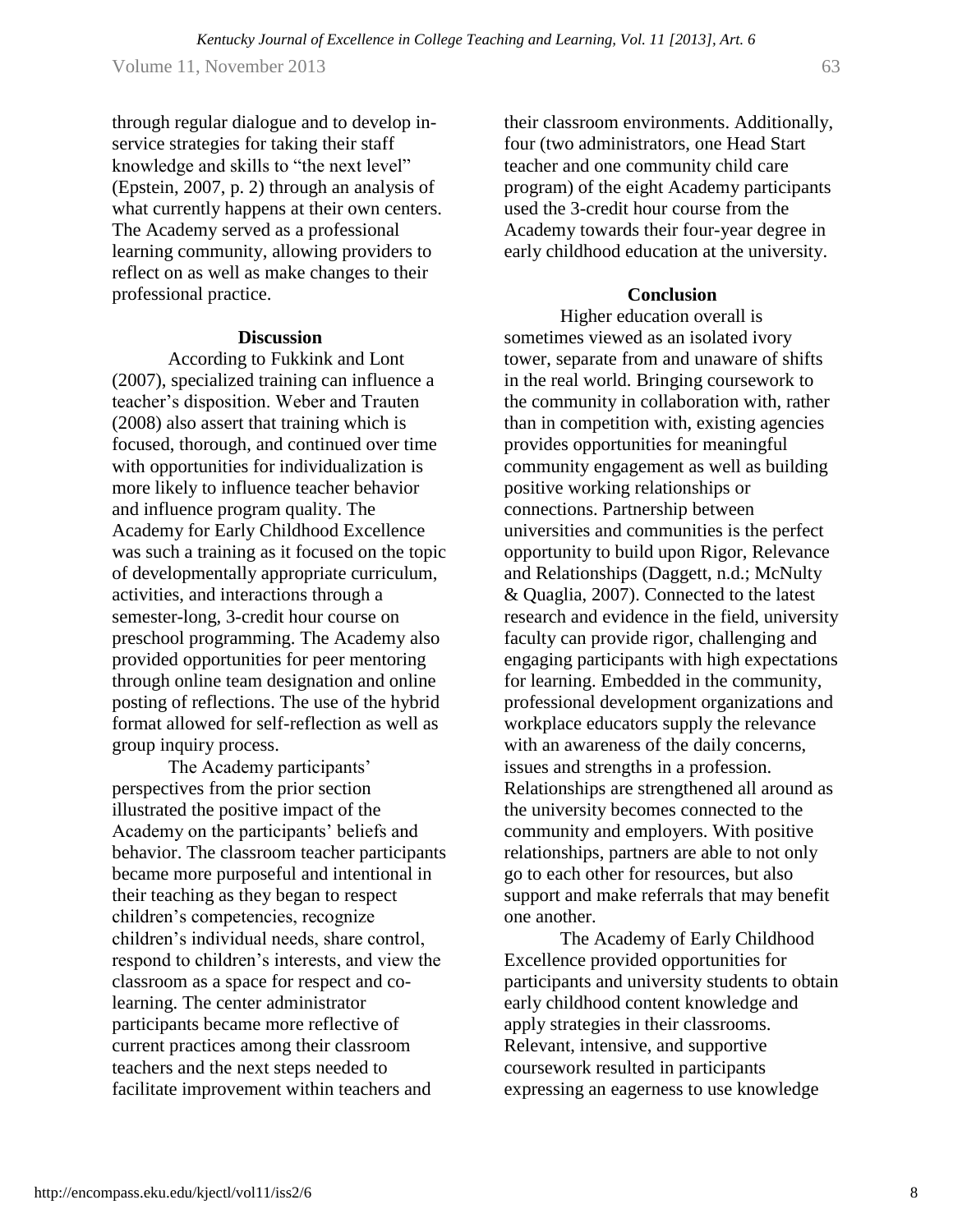and skills developed in the course as intentional, competent educators. The Academy addressed the issue of access and outreach identified by the National Child Care Information and Technical Assistance Center ([NCCIC] (2000) as important components of successful professional development through the coordination of community and university resources. Firstly, the hybrid format of the Academy made it more feasible for the participants, who were mothers, grandmothers, and daughters who had custodial duty of elderly parent(s), to balance the demands of the Academy, work and their families. Secondly, use of the local CCR&R conference room, where participants typically receive their required annual in-service training hours, as the faceto-face location made the Academy less intimidating to them, as they did not have to navigate logistics like directions or parking at the university. Thirdly, the academic focus (a 3-credit hour course on preschool programming) made the Academy more relevant to the participants because the course essentially counted twice addressing one of the identified areas of training needs for the local Head Start and child care programs as well as satisfying one of the required courses for the bachelor's degree in Early Childhood Education. Academy participants interacted with other early care and education providers and engaged with university ECE major students, course instructors and speakers through face-to-face sessions and Bb discussions in respective discussion board teams during 16 weeks. The Academy participants took part in a specialized and indepth professional development as they completed assignments and projects for the Academy alongside the university ECE major students who were completing the preschool programming course for their bachelor's degree.

However, the same three solutions to access and outreach issues from above created some challenges for the Academy participants. The hybrid format necessitated some level of competence with technology and more emphasis on writing as a mode of communication. Some of the Academy participants, especially the more experienced and older providers, were not as comfortable with different computer software needed to open information provided or to complete the assignments through the Blackboard system. For some participants, navigating the online sessions was a bit difficult and they had to seek assistance from others about how and where to go on the Bb site for their postings. Another issue that arose related to technology for one participant was the financial cost of Internet service. This participant could only afford dial-up service for her computer at home, so she had to resort to using a computer at her program after business hours, which reduced her ability to manage her home, work and school.

The physical location for the face-toface sessions at the local CCR&R, while convenient, did not help ease the transition of four Academy participants who decided to continue pursuing a bachelor's degree in Early Childhood Education. These four participants had to figure out the university system logistics (e.g., where to park and where to go for their classes) on their own. Additionally, many Academy participants experienced challenges fulfilling the expectations of a university course after a long hiatus from high school graduation or experience at technical or community colleges. Similar to research on nontraditional students (e.g., Bowl, 2001; Christie, Tett, Cree, Hounsell & McCune, 2008; Exposito & Bernheimer, 2012; Griffiths, Winstanley, & Gabriel, 2005), one of the biggest struggles for all Academy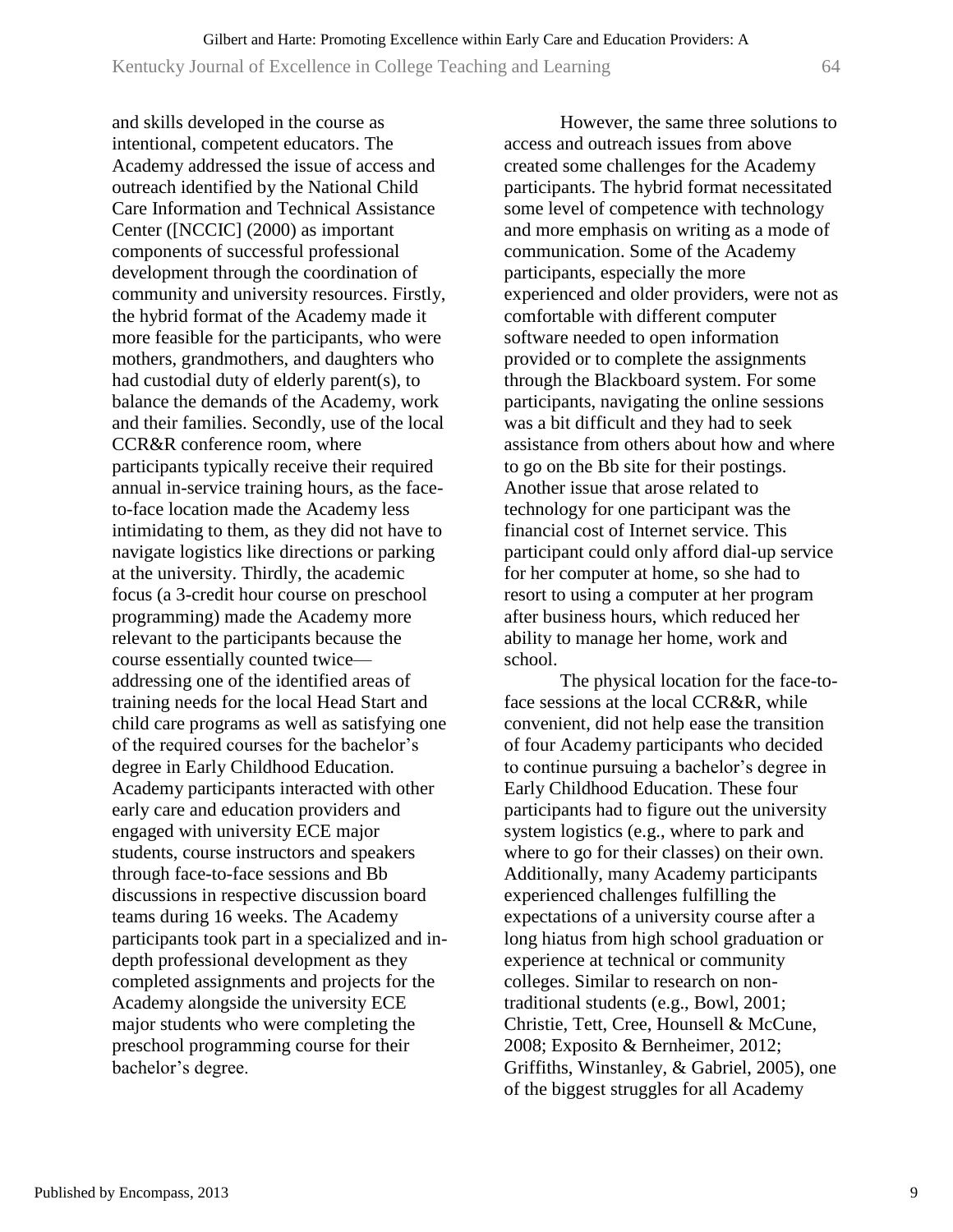Volume 11, November 2013 65 *Kentucky Journal of Excellence in College Teaching and Learning, Vol. 11 [2013], Art. 6*

participants was competence and confidence in their writing. Many were not used to writing academic-style papers where the participants had to provide evidence for what they said or conduct research on a particular subject. Many participants, because they had been practicing so long in the field, had difficulty articulating the theory behind their actions or practice and transferring their practical expertise to the course assignments and projects.

### **Implications for Higher Education: Lessons Learned**

The basic components of this project apply to any discipline, as professionals across disciplines participate in professional development. Partnership between community professional organizations and university faculty may result in many positive benefits, such as allowing accessible ways to obtain college credit and improvement in job performance. Universities benefit if more students enroll in classes. Community agencies benefit when they can cut costs or obtain financial support from the university. Employers benefit when job performance is enhanced. In pursuing a partnership with community organizations, a few points should be kept in mind in order to maximize gains:

 Selection of coursework topics must be relevant and based on identified needs in the area if the practicing professionals are to deem a semesterlong professional development worthy of their time and effort. Collaboration with local agencies can help identify the area of training need and the demand for the area. After the identification of the area of need, the university can review existing courses to determine if any course is appropriate for the identified training need. If none of the existing courses fit, the university has the option of

creating a pilot course that encompasses the needed focus or topic if there is enough demand by the practicing professionals.

- The advertisement of the determined professional development course will be more successful if the university collaborates with local agencies. The practicing professionals will be more likely to consider college coursework if they can make connections through a familiar route rather than approaching an unknown and seemingly distant entity like a university. Therefore, the partnership with community agencies allows for mutually beneficial opportunities in determining the needs of the area and sharing information across agencies. The partner agencies could provide coaching and technical assistance in the areas related to coursework as well.
- Practicing professionals, even though they are veterans in the field, may be novices to semester-long professional development with college-level expectations. Any new activity requires a transition period, and mentoring could facilitate that transition process. The focus for mentoring should include assistance with writing academic papers and navigating the university system. The specific supports can include university resources like the writing center or the library, but establishing a peer mentor system between the early care and education providers and the university students within the major will offer more targeted assistance to the practicing professionals. The peer mentor system will facilitate building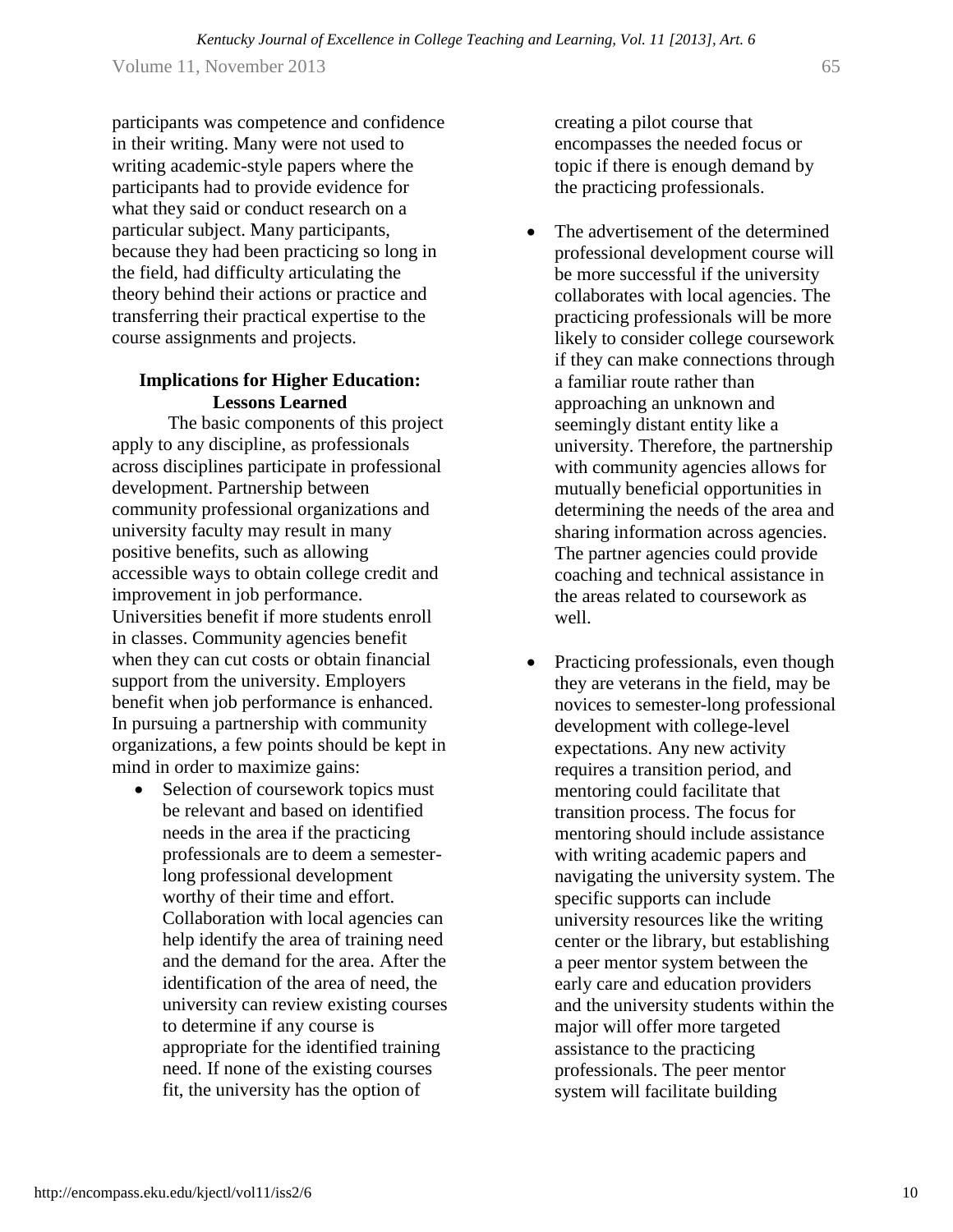relationships with university students who can provide technical assistance as well as continued supports for the professional. One way of establishing a peer mentor system is to designate online or face-to-face teams consisting of university students and practicing professionals. Each team member will then be able to foster deeper relationships with each other through weekly discussions and sharing of reactions. As members become more comfortable with each other, informal mentoring can result where the practicing professionals can ask the university students about logistics related to the university system or course and the university students can seek advice regarding practice from the veteran practicing professionals. Therefore, a peer mentor system may foster a sense of community where early care and education providers can feel a sense of belonging in the foreign entity, the university system, as they learn to

figure out the new system through their peer mentors while contributing to the development of their peer mentors simultaneously.

Therefore, teacher preparation programs as well as other university programs can create courses beneficial not only to current students, but also to community providers by coordinating with local agencies and community programs. Use of existing community resources and collaboration with local agencies creates a comfortable context for recruitment as well as professional development. It also creates mutually beneficial opportunities to determine the needs in the area and share information across agencies. The partner agencies could provide follow-up or introductory trainings to prepare students for learning or build on previous learning. The partner programs could also provide coaching and technical assistance in the areas related to coursework in the future.